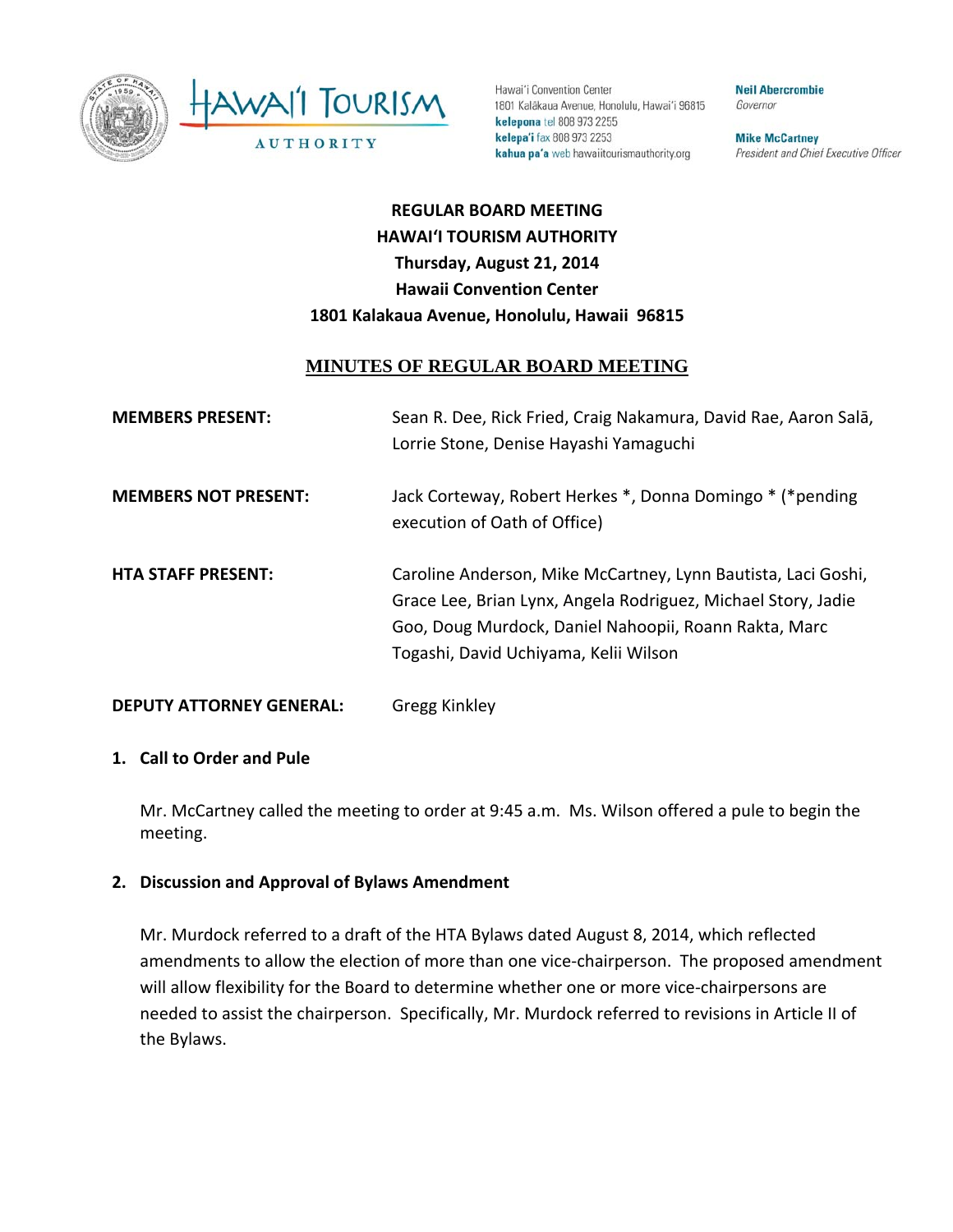Mr. Rae made a motion to approve amendments to the HTA Bylaws, as reflected in a draft dated August 8, 2014, to authorize the election of one or more vice‐chairpersons. Ms. Yamaguchi seconded the motion, which was unanimously approved by all the board members present.

#### **3. Discussion and Election of Board Officers and Committee Chairs**

Mr. Murdock requested nominations for the position of the board chair. Mr. Fried nominated Mr. Salā. No other nominations were offered. Mr. Fried made a motion to appoint Mr. Salā as the board chair. Ms. Stone seconded the motion, which was unanimously approved by all the board members present.

Pursuant to the HTA Bylaws (dated August 8, 2014) as previously approved, Mr. Salā requested nominations for the positions of two co‐chairs. Mr. Fried nominated Mr. Nakamura and Ms. Stone as co-chairs. No other nominations were offered. Mr. Fried made a motion to appoint Mr. Nakamura and Ms. Stone as co‐chairs. Mr. Rae seconded the motion, which was unanimously approved by all the Board members present.

Mr. Salā appointed Mr. Rae and Mr. Ron Williams to the Strategic Planning Investigative Committee and the Convention Center Investigative Committee, respectively. There was a consensus by all the board members present to the appointment made by Mr. Salā. No board member expressed any reservation or objection to the appointment.

### **4. Approval of Minutes of Prior Board Meetings**

Mr. Fried moved to approve the minutes of the regular board meeting conducted on June 26, 2014. Ms. Stone seconded the motion, which was unanimously approved by all the board members present and without any revisions or reservations.

# **5. Report of the Chief Executive Officer Relating to the Implementation of the State Tourism Strategic Plan Initiatives and/or Staffs' Current Assessments of the Major Market Areas**

It was noted that a written CEO Report dated August 8, 2014 was in a board folder containing documents related to the various items on the agenda for this board meeting. The board folder was previously distributed to the board members. The CEO Report was presented to the Board for discussion and provided information related to the HTA's implementation of the State Tourism Strategic Plan initiatives as of June 2014, including the Marketing Reports from the marketing contractors in each MMA; the HTA staff report on implementing the Legislative Auditor's findings and recommendations; and, contracts executed by the HTA.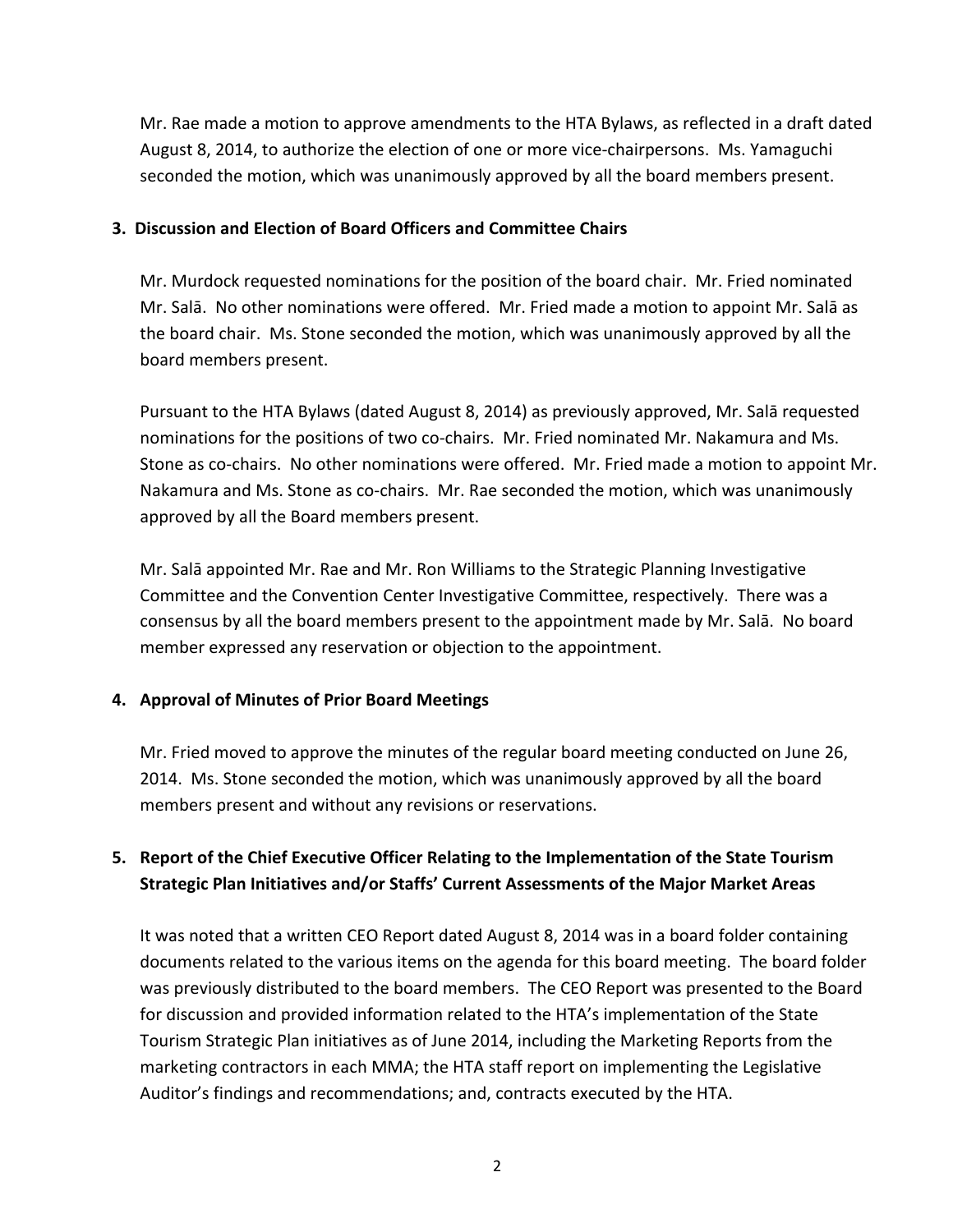### **6. Review of Recent and Upcoming Permitted Interactions**

There was no report of any interaction by board members to discuss board matters not at a duly noticed board meeting.

Mr. McCartney reported that due to an unanticipated absence by a board member being ill and the need of another board member to leave early due to a prior commitment, the Board would need to defer discussion on various agenda items to the next board meeting.

- **7. Presentation and Discussion on Visitor Statistics.** (This agenda item was deferred.)
- **8. Presentation, Discussion and Approval of HTA's Financial Reports.** (This agenda item was deferred.)
- **9. Presentation and Discussion on Evaluation of Marketing Contractors.** (This agenda item was deferred.)

#### **10. Presentation, Discussion and Approval of Revised 2015 Targets**

Mr. Uchiyama presented a PowerPoint presentation entitled "Targets by Market Breakdown, First Look at 2015." He presented for the Board's approval the following updated targets and percentage change, respectively, for calendar years 2014 and 2015, as of August 2014:

|                       | 2014 TARGET<br>Feb 2014 |                                 | 2014<br><b>UPDATED TARGET</b><br>Aug 2014 |                               | 2015 T<br><b>UPDATED TARGET</b><br>Aug 2014 |                                           |
|-----------------------|-------------------------|---------------------------------|-------------------------------------------|-------------------------------|---------------------------------------------|-------------------------------------------|
|                       |                         | %Chng<br>2013p-2014<br>(Feb'14) |                                           | % Chng 2013F<br>2014 (Aug'14) |                                             | % Chng<br>2014 (Aug'14) -<br>2015(Aug'14) |
| <b>TOTAL ARRIVALS</b> | 8,443,500               | 2.5%                            | 8,250,937                                 | 0.9%                          | 8,411,300                                   | 1.9%                                      |
| <b>US West</b>        | 3,219,600               | 0.0%                            | 3,170,160                                 | $-1.3%$                       | 3,205,030                                   | 1.1%                                      |
| <b>US East</b>        | 1,698,500               | 0.0%                            | 1,713,540                                 | 0.7%                          | 1,722,110                                   | 0.5%                                      |
| Japan                 | 1,620,000               | 6.3%                            | 1,548,700                                 | 2.0%                          | 1,568,830                                   | 1.3%                                      |
| Canada                | 519,800                 | 2.0%                            | 531,560                                   | 2.8%                          | 537,940                                     | 1.2%                                      |
| Other Asia            | 438,800                 | 27.8%                           | 388,870                                   | 16.1%                         | 425,530                                     | 9.4%                                      |
| China                 | 182,100                 | 37.3%                           | 152,650                                   | 22.1%                         | 170,000                                     | 11.4%                                     |
| Korea                 | 190,000                 | 10.8%                           | 194,870                                   | 10.0%                         | 208,510                                     | 7.0%                                      |
| Taiwan                | 52,000                  | 92.5%                           | 27,350                                    | 20.6%                         | 30,220                                      | 10.5%                                     |
| Other*                | 14,700                  | 20.7%                           | 14,000                                    | 36.3%                         | 16,800                                      | 20.0%                                     |
| Oceania               | 391,300                 | 10.8%                           | 372,380                                   | 4.7%                          | 391,440                                     | 2.3%                                      |
| Europe                | 148,500                 | 5.0%                            | 149,140                                   | 9.0%                          | 155,850                                     | 4.5%                                      |
| Latin America         | 40,000                  | 32.75%                          | 27,060                                    | $-10.6%$                      | 27,740                                      | 2.5%                                      |
| Other                 | 220,500                 | $-10.2%$                        | 213,027                                   | 2.8%                          | 213,030                                     | 0.0%                                      |
| <b>TOT (AIR)</b>      | 8,297,000               | 2.9%                            | 8,114,437                                 | 1.4%                          | 8,247,500                                   | 1.6%                                      |
| Cruise                | 146,500                 | $-14.4%$                        | 136,500                                   | $-20.2%$                      | 163,800                                     | 20.0%                                     |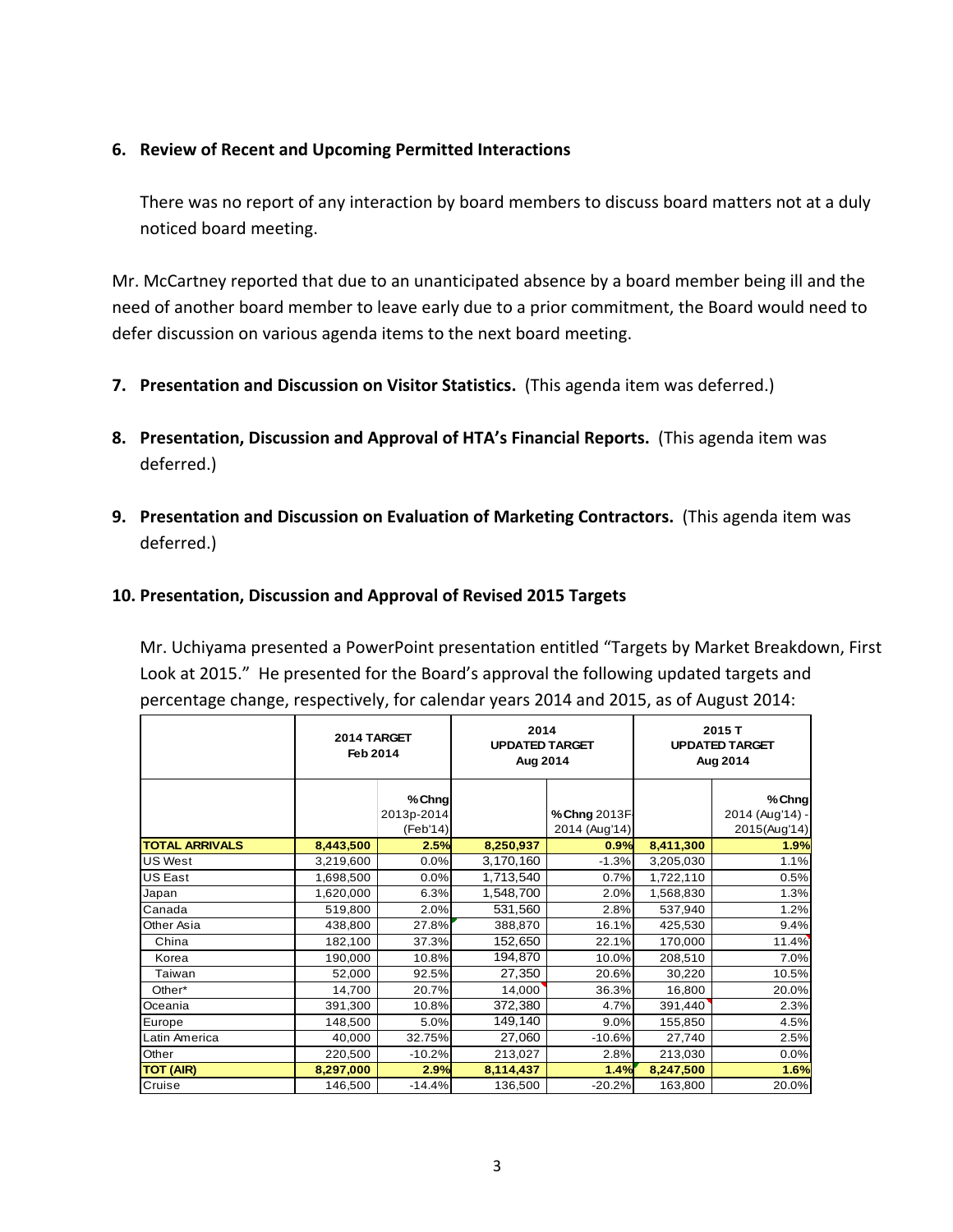Mr. Uchiyama also presented the following targets for calendar year 2015, as of August 2014:

- Length of Stay: 9.15 days
- Per Person Per Day Spend: \$196.47
- Total Expenditures: \$15,114.2 billion

Mr. Uchiyama offered the following explanation for the targets: U.S. West target reflects more flights from Hawaiian Airlines; U.S. East will be flat; Japan will maintain its current pace; Canada will be flat; China will not be as aggressive as we had hoped because we are not receiving the growth from Hawaiian Air flights; Korea's growth will be in anticipation of new carriers entering the market; Taiwan will reflect Hawaiian Air pulling out but with the hope that China Air will put more flights into service; Australia's tremendous growth in the past will not be trending into 2015 and will be flat; we are pulling back on our high hopes for Latin America; and, other markets will be flat but will be working on developing the Hong Kong and South East Asia markets.

Mr. Uchiyama noted that the targets would be re‐evaluated as we get more information at the end of the year. Based upon additional and more current data, the targets may be readjusted in March 2015. Mr. McCartney had previously noted that the Board can change the targets on an "as needed basis" and that these targets are being used to "push" the marketing contractors in each major market area.

In response to a question from Mr. Salā, Mr. Uchiyama stated that total expenditures would increase by 2.8% over 2014. Mr. Fried initiated a discussion on a Pacific Business News article in which Paul Brewbaker discussed the decline in tourism and the lack of business at the Hawaii Convention Center as one of the challenges for Hawaii's economy. Mr. Uchiyama noted various "inconsistencies" within Mr. Brewbaker's discussion. Initially, Mr. Uchiyama noted that tourism have allowed "connectivity" to other industries and businesses, such as the airlines and transportation, that have been allowed to grow. As a result, Hawaii's "GDP" has grown significantly despite any drop in tourism. Additionally, Mr. Brewbaker refers to a drop in hotel room units but does not recognize that total visitor accommodations have increased due to the increase in time‐share and other types of accommodations being available for visitors.

Mr. Nakamura made a motion to approve the targets as presented by Mr. Uchiyama. Ms. Stone seconded the motion, which was unanimously approved by all the board members present.

At this time, Mr. McCartney provided a discussion as part of his CEO report.

Mr. McCartney expressed his appreciation for the support provided by various tourism industry partners during Hurricane/Tropical Storm Iselle. He especially noted the support by